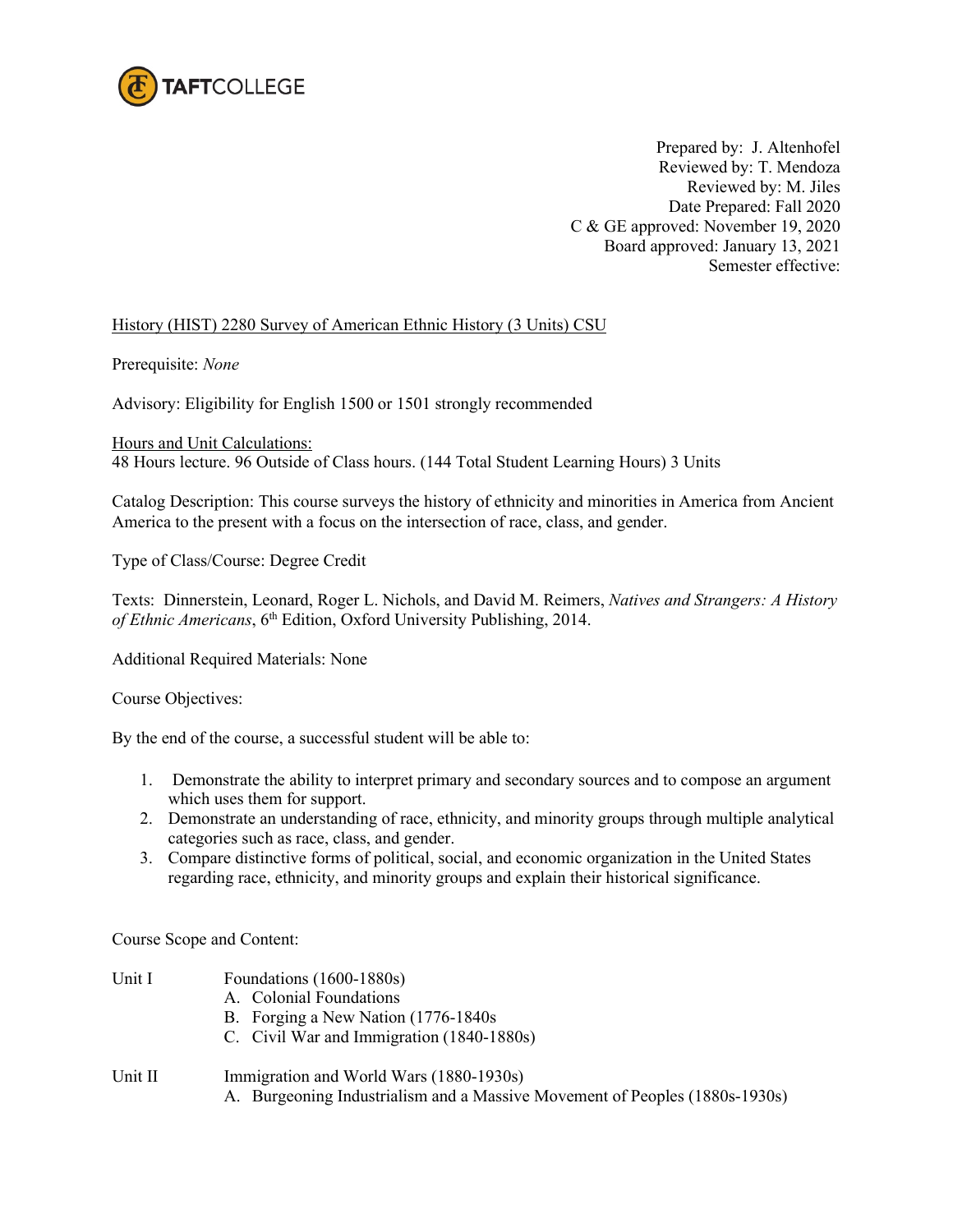

- B. The Process of Adjustment (1880s-1930s) Southern Antislavery Falters
- C. Ethnic Tensions and Conflicts (1880s-1945)

Unit III Post-war America

- A. Movement, Mobility, and Cultural Adaptation (1941-2014)
- B. The Struggle for Equality (1945-2014)
- C. A New Global Immigration

Learning Activities Required Outside of Class

The students in the class will spend a minimum of 6 hours per week outside of the regular class time doing the following:

- 1. Reading text, taking notes on text, studying text
- 2. Completing written work including reading responses, discussions, and/or research papers.

Methods of Instruction

- 1. Lectures
- 2. Discussion
- 3. Class presentations
- 4. Group projects

Methods of Evaluation

- 1. Substantial writing assignments, including:
	- a. Essay exams
	- b. Critical Thinking papers
	- c. Research paper using primary and secondary sources
	- d. In-class Writing

Supplemental Data:

| T.O.P. Code:        | 2205.00 History       |
|---------------------|-----------------------|
| Sam Priority Code:  | E: Non-Occupational   |
| Funding Agency:     | Y: Not Applicable     |
| Program Status:     | 1: Program Applicable |
| Noncredit Category: | Y: Not Applicable     |